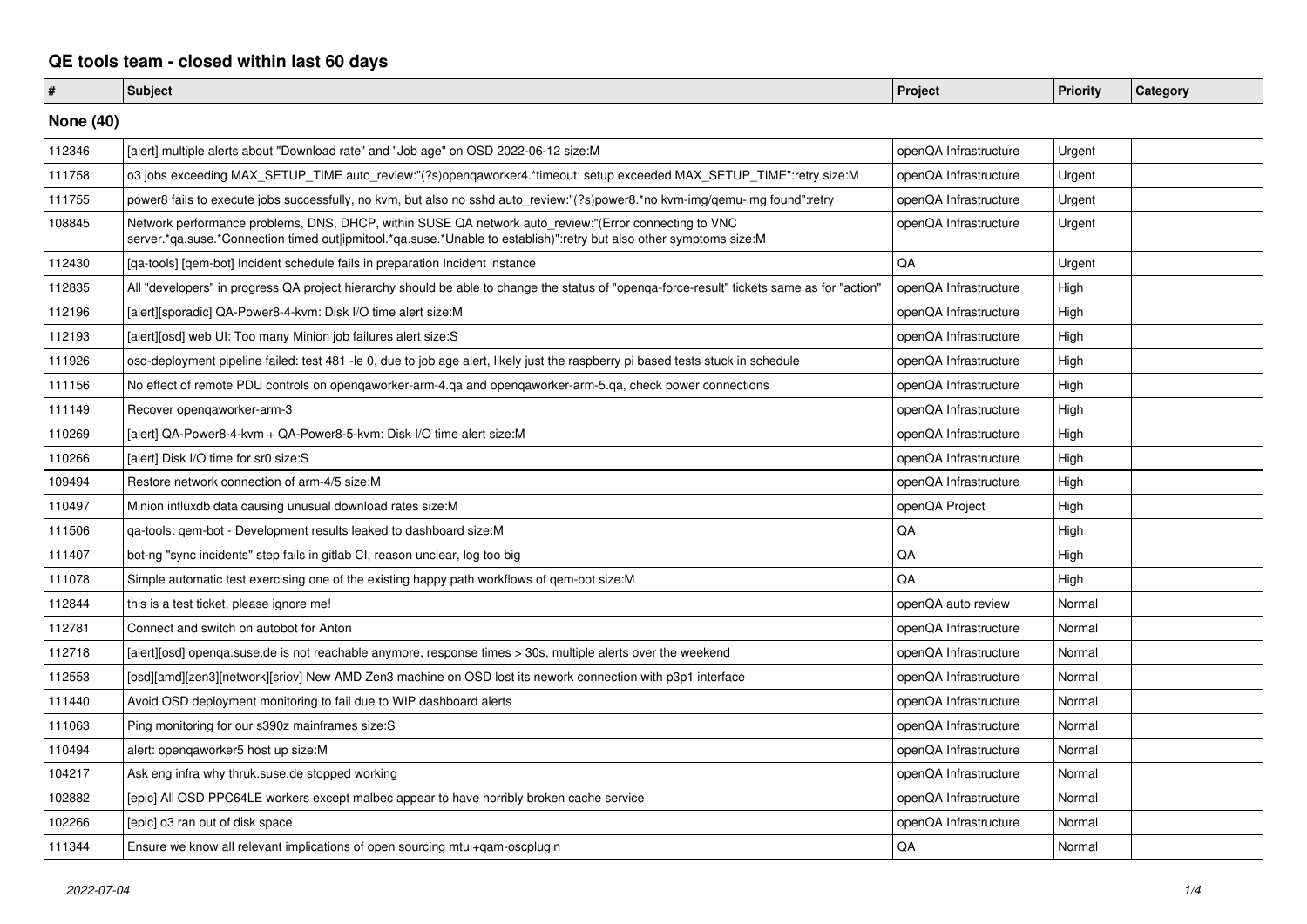| $\vert$ #                  | Subject                                                                                                                                                                                                             | Project               | <b>Priority</b> | Category               |
|----------------------------|---------------------------------------------------------------------------------------------------------------------------------------------------------------------------------------------------------------------|-----------------------|-----------------|------------------------|
| 111272                     | oscqam reports in smelt show text like "See Testreport: <bound <oscqam.models.template="" at<br="" method="" object="" of="" template.fancy_url="">0x7f51e43264e0&gt;&gt;SUSE:Maintenance:24247:272218/log"</bound> | QA                    | Normal          |                        |
| 111075                     | Collect code coverage for gem-bot                                                                                                                                                                                   | QA                    | Normal          |                        |
| 110614                     | Add SLO based queries to https://os-autoinst.github.io/qa-tools-backlog-assistant/ size:S                                                                                                                           | QA                    | Normal          |                        |
| 110575                     | [epic] Necessary change for qam-oscplugin: change the way we (un-)assign maintenance updates                                                                                                                        | QA                    | Normal          |                        |
| 110409                     | qem-dashboard - remove old openQA jobs when rr_number changes size:M                                                                                                                                                | QA                    | Normal          |                        |
| 110176                     | [spike solution] [timeboxed:10h] Restart hook script in delayed minion job based on exit code size:M                                                                                                                | QA                    | Normal          |                        |
| 109818                     | [epic] qa-maintenance/openQAbot improvements                                                                                                                                                                        | QA                    | Normal          |                        |
| 109641                     | [epic] qem-bot improvements                                                                                                                                                                                         | QA                    | Normal          |                        |
| 111159                     | Check if we can give away our left-over 10G cisco switch                                                                                                                                                            | openQA Infrastructure | Low             |                        |
| 106832                     | Monitor masked units on our infrastructure                                                                                                                                                                          | openQA Infrastructure | Low             |                        |
| 87755                      | [teregen] Replace productdefs by API call size:M                                                                                                                                                                    | QA                    | Low             |                        |
| Bugs in existing tests (4) |                                                                                                                                                                                                                     |                       |                 |                        |
| 111854                     | Leap 15.4: Please the fix link on openga.opensuse.org for goldmaster DVD (maintenance)                                                                                                                              | openQA Tests          | Urgent          | Bugs in existing tests |
| 110803                     | [tools] openga_from_containers: test fails in setup_env size:S                                                                                                                                                      | openQA Tests          | High            | Bugs in existing tests |
| 99345                      | [tools][qem] Incomplete test runs on s390x with auto_review:"backend died: Error connecting to VNC server.*s390.*Connection timed<br>out":retry size:M                                                              | openQA Tests          | High            | Bugs in existing tests |
| 111416                     | [tools] Firefox: new screen for total cookie protection                                                                                                                                                             | openQA Tests          | Normal          | Bugs in existing tests |
| Concrete Bugs (22)         |                                                                                                                                                                                                                     |                       |                 |                        |
| 112484                     | https://openqa.opensuse.org/tests/?match=:investigate: shows the last match 15 days ago, so horribly broken since then and no<br>investigation jobs size:M                                                          | openQA Project        | Urgent          | Concrete Bugs          |
| 112130                     | os-autoinst tests fail due to unexpected warning with perl 5.36                                                                                                                                                     | openQA Project        | Urgent          | Concrete Bugs          |
| 111920                     | [sporadic] Flaky test t/ui/10-tests_overview.t size:S                                                                                                                                                               | openQA Project        | Urgent          | Concrete Bugs          |
| 111590                     | [alert] HPC jobs not picked up for multiple days, job age alert triggered                                                                                                                                           | openQA Project        | Urgent          | Concrete Bugs          |
| 110983                     | Wrong signatures auto_review:"Too.*arguments for subroutine":retry                                                                                                                                                  | openQA Project        | Urgent          | Concrete Bugs          |
| 112433                     | openQA-inopenQA webui test failing                                                                                                                                                                                  | openQA Project        | High            | Concrete Bugs          |
| 112403                     | 18-gemu-options.t fails on Leap 15.4 and Tumbleweed size:M                                                                                                                                                          | openQA Project        | High            | Concrete Bugs          |
| 111542                     | [sporadic] openQA test t/ui/15-comments.t fails in 'heading text' size:M                                                                                                                                            | openQA Project        | High            | <b>Concrete Bugs</b>   |
| 111539                     | [sporadic] audit log comment test addition fails sometimes size:M                                                                                                                                                   | openQA Project        | High            | Concrete Bugs          |
| 111152                     | Investigation jobs run because of the lack of automatic takeover size:M                                                                                                                                             | openQA Project        | High            | Concrete Bugs          |
| 110785                     | OSD incident 2022-05-09: Many scheduled jobs not picked up despite idle workers, blocked by one worker instance that should be<br>broken?                                                                           | openQA Project        | High            | Concrete Bugs          |
| 110566                     | [tools] Problem with ISOS Post command from OBS sync                                                                                                                                                                | openQA Project        | High            | Concrete Bugs          |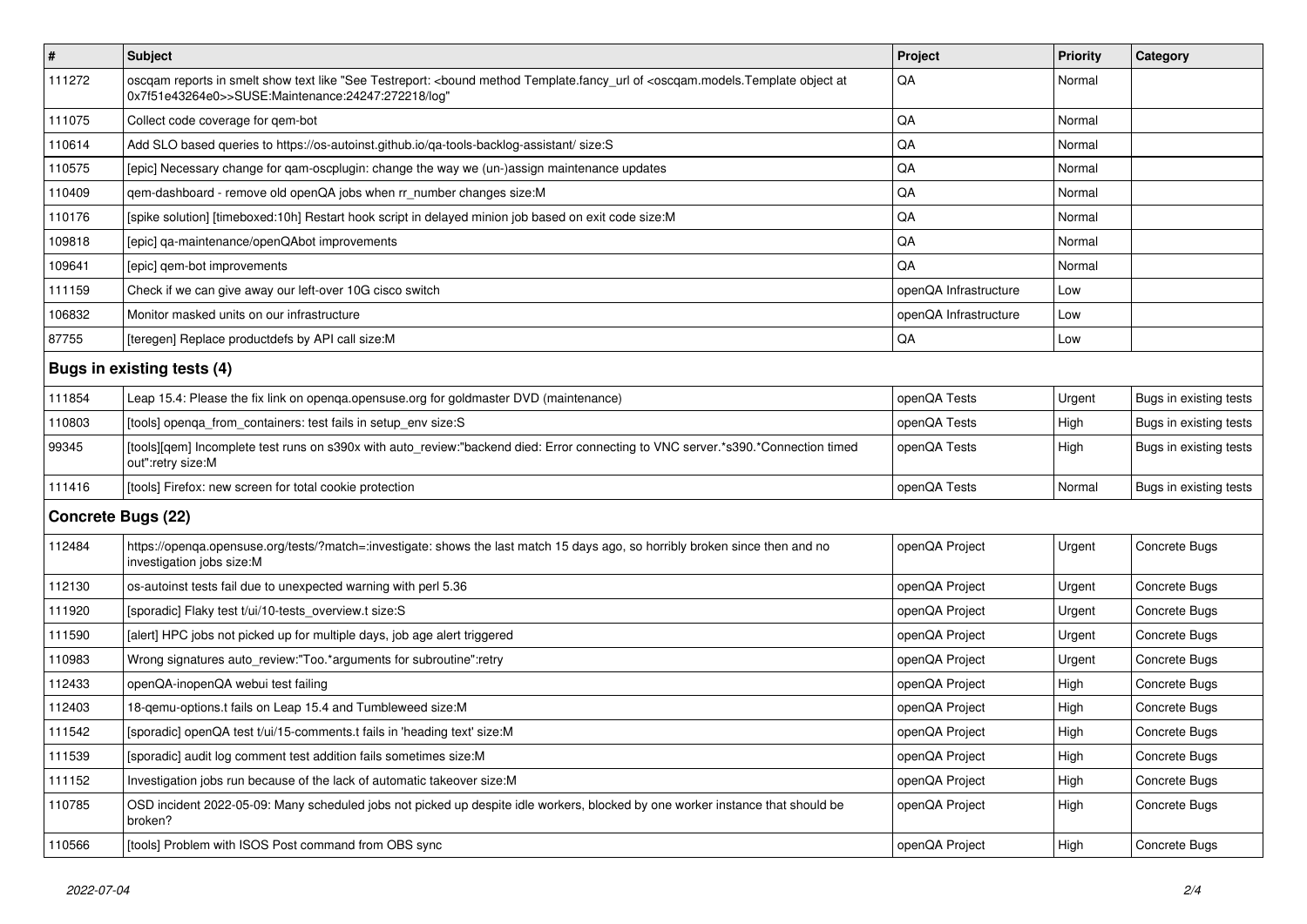| $\vert$ #             | Subject                                                                                                                                                                                                                        | Project        | Priority | Category         |
|-----------------------|--------------------------------------------------------------------------------------------------------------------------------------------------------------------------------------------------------------------------------|----------------|----------|------------------|
| 110899                | Missing audit events for comments                                                                                                                                                                                              | openQA Project | Normal   | Concrete Bugs    |
| 110260                | o3 logreports - /var/lib/openqa/share/tests/obs/needles is not a git directory size:M                                                                                                                                          | openQA Project | Normal   | Concrete Bugs    |
| 110196                | A big number of tests fail with networking (all workers) due to SLE libslirp0 update                                                                                                                                           | openQA Project | Normal   | Concrete Bugs    |
| 110032                | Migration group can not trigger, missing minion jobs? size:M                                                                                                                                                                   | openQA Project | Normal   | Concrete Bugs    |
| 107497                | [qe-tools] openqaworker14 (and openqa15) - developer mode fails size: M                                                                                                                                                        | openQA Project | Normal   | Concrete Bugs    |
| 93141                 | t/18-gemu-options.t fails on Leap 15.2 with coverage enabled                                                                                                                                                                   | openQA Project | Normal   | Concrete Bugs    |
| 91491                 | potential performance regression, failures in os-autoinst t/18-gemu-options.t                                                                                                                                                  | openQA Project | Normal   | Concrete Bugs    |
| 111608                | 27-consoles-vnc.t 'update framebuffer' test fails on s390x (big-endian) auto_review:"(?s)s390x.*Test died: no candidate<br>needle.*'installation'":retry                                                                       | openQA Project | Low      | Concrete Bugs    |
| 111605                | Moving isotovideo version patch from RPM spec to cmake made it not work in tests                                                                                                                                               | openQA Project | Low      | Concrete Bugs    |
| 108091                | Most systemd units should not Want= or Require= network.target (bsc#1196359) size:M                                                                                                                                            | openQA Project | Low      | Concrete Bugs    |
| Feature requests (33) |                                                                                                                                                                                                                                |                |          |                  |
| 111833                | Allow tests/overview page to handle more than 500 jobs with result filter conditions size: M                                                                                                                                   | openQA Project | Urgent   | Feature requests |
| 111545                | openQA-in-openQA test fails in search due to new Firefox pop-ups. Can Firefox be asked to not create any pop-ups?<br>auto_review:"(?s)openQA/login.pm:6 called testapi::assert_and_click.*match=openqa-login timed out" size:M | openQA Project | Urgent   | Feature requests |
| 111293                | Template button for force result size:M                                                                                                                                                                                        | openQA Project | High     | Feature requests |
| 110629                | openga-label-known-issues: Fallback notification address in openga-label-known-issues if no email address could be parsed from<br>group overview                                                                               | openQA Project | High     | Feature requests |
| 107026                | Improve existing unit tests for VNC module to increase its test coverage (before doing any actual changes) size:M                                                                                                              | openQA Project | High     | Feature requests |
| 112523                | Make hook scripts restartable with a special exit code                                                                                                                                                                         | openQA Project | Normal   | Feature requests |
| 111028                | Continuous update of o3 webUI                                                                                                                                                                                                  | openQA Project | Normal   | Feature requests |
| 111004                | Timeout of test API functions not enforced if backend gets stuck, e.g. on the VNC socket size: M                                                                                                                               | openQA Project | Normal   | Feature requests |
| 110914                | Extend the group exclude regex from openga-investigate to openga-trigger-bisect-jobs                                                                                                                                           | openQA Project | Normal   | Feature requests |
| 110911                | Do not trigger investigation jobs and notifications on jobs where openQA automatically retries size:M                                                                                                                          | openQA Project | Normal   | Feature requests |
| 110719                | Fold ok clusters by default, unfold if there is any non-ok result                                                                                                                                                              | openQA Project | Normal   | Feature requests |
| 110680                | Overview page shouldn't allow long-running requests without limits size:M                                                                                                                                                      | openQA Project | Normal   | Feature requests |
| 110677                | Investigation page shouldn't involve blocking long-running API routes size: M                                                                                                                                                  | openQA Project | Normal   | Feature requests |
| 110530                | Do NOT call job done hooks if requested by test setting                                                                                                                                                                        | openQA Project | Normal   | Feature requests |
| 110524                | [timeboxed:20h][spike] openQA proof-of-concept within kubernetes size:M                                                                                                                                                        | openQA Project | Normal   | Feature requests |
| 110518                | Call job_done_hooks if requested by test setting (not only openQA config as done so far) size:M                                                                                                                                | openQA Project | Normal   | Feature requests |
| 110136                | [research][timeboxed:10h] Add alerts for any database IDs nearing a limit: Research the industry standard for postgreSQL software<br>development and admins best practices size:S                                              | openQA Project | Normal   | Feature requests |
| 109857                | Secure auto-review+force result size:M auto review:"Failed to download gobbledeegoop":force result:softfailed                                                                                                                  | openQA Project | Normal   | Feature requests |
| 109809                | Show job relations for parallel/children jobs also on the tests overview page /tests/overview (mainly for parallel jobs) size:M                                                                                                | openQA Project | Normal   | Feature requests |